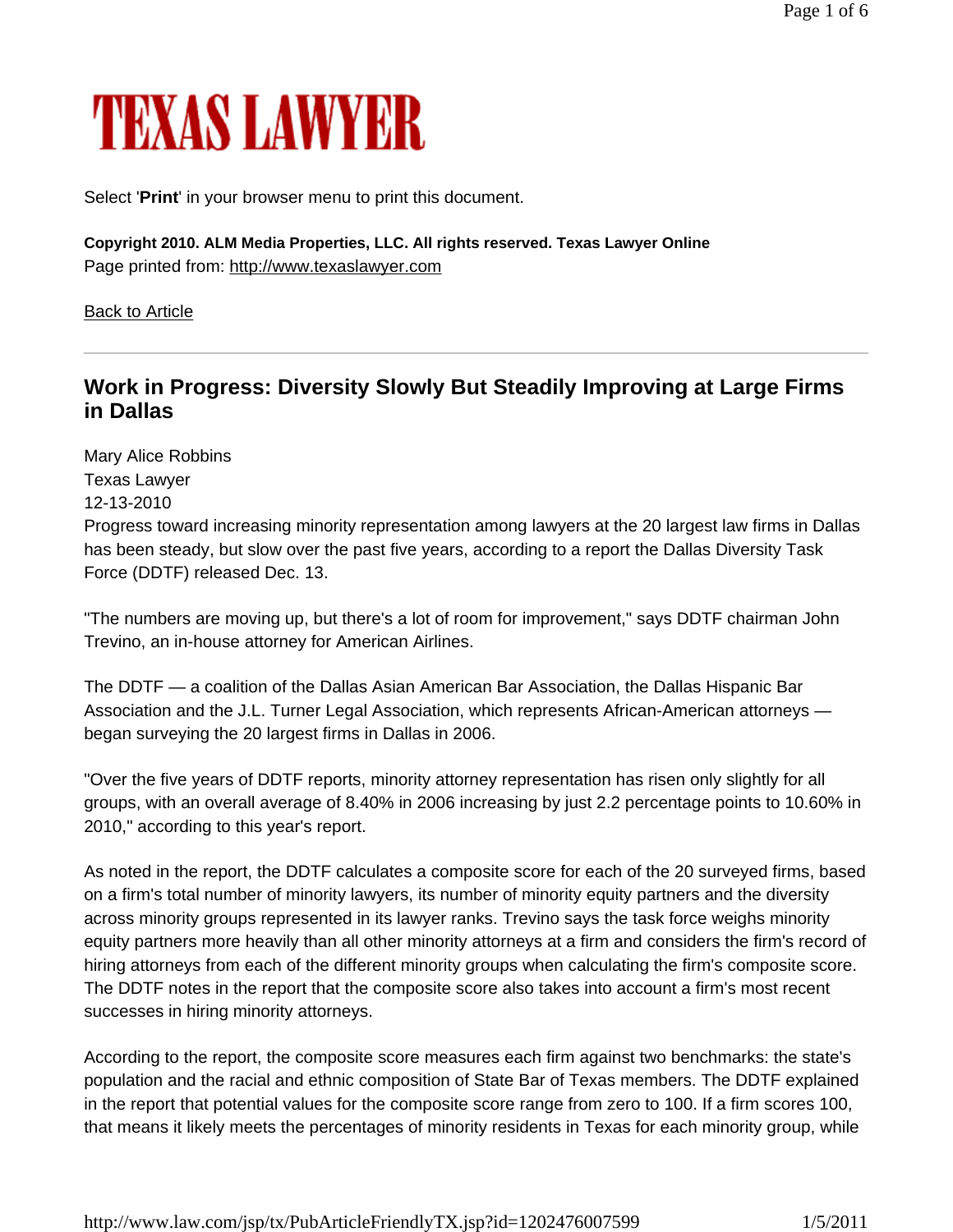a score of at least 70 indicates that a firm likely meets the state's minority attorney percentages.

Among the "disappointing developments" cited in the report is the fact that only 5 percent of the approximately 900 equity partners at the 20 surveyed firms are minorities. The DDTF reported that 60 percent of the firms surveyed have no African-American equity partners, 55 percent have no Asian-American equity partners, 40 percent have no Hispanic equity partners and 75 percent have no Native American equity partners.

The DDTF also noted that the representation of African-American and Hispanic attorneys at the 20 largest law firms in Dallas is below the representation of each of those minority groups in the state's lawyer population. However, the representation of Asian-Americans and Native Americans at those firms exceeds their representation in the state lawyer population and is close to the demographics of the state's general population. [*Read the entire diversity report.*]

Task force member David J. Cho, an attorney at AT&T Services Inc. in Dallas, expresses "guarded encouragement" about the percentage of Asian-American lawyers at the surveyed firms, which he says seems to reflect the growing number of Asian-Americans entering the legal field. "At least with the Asian-American group, there seems to be good progress," Cho says.

Only one firm surveyed this year meets or exceeds the state's minority attorney percentages. The DDTF reported that the Dallas office of Weil, Gotshal & Manges, which has 15 minority attorneys, including two equity partners, among its 79 lawyers, achieved a composite score of 74.22. However, that's down from the composite score of 77.70 the DDTF reported for Weil in 2009.

Ray Guy, a partner in Weil in Dallas and a member of the firm's diversity committee, says, "We're proud of Weil's commitment to diversity and that we continue to rank No. 1 in the task force's diversity rankings."

Guy says the decrease in Weil's composite score this year is not large but that the firm intends to go up instead of down. Diversity is "clearly a continued focus of ours," he says.

According to the report, Carrington Coleman Sloman & Blumenthal had the largest decrease in a composite score since 2009, dropping 13 points from 47.90 to 34.79 this year.

Angelina LaPenotierre, a partner and co-chair of Carrington Coleman's diversity committee, suggests two reasons for the decrease. With only 61 attorneys, every attorney the firm loses can significantly impact the composite score, LaPenotierre says. And because the DDTF weights minority equity partners more than other minority attorneys, a decision by equity partner Christopher Scanlan to leave Carrington Coleman in March to become counsel for one of the firm's clients impacted the composite score, she says.

LaPenotierre says the move was a great opportunity for Scanlan. "It hurts to see us tagged negatively in our composite score for seeing him advance his career," she says.

The DDTF reported that the Dallas office of Andrews Kurth had the most improved composite score, increasing by almost 20 points from 42.20 in 2009 to 61.51 this year.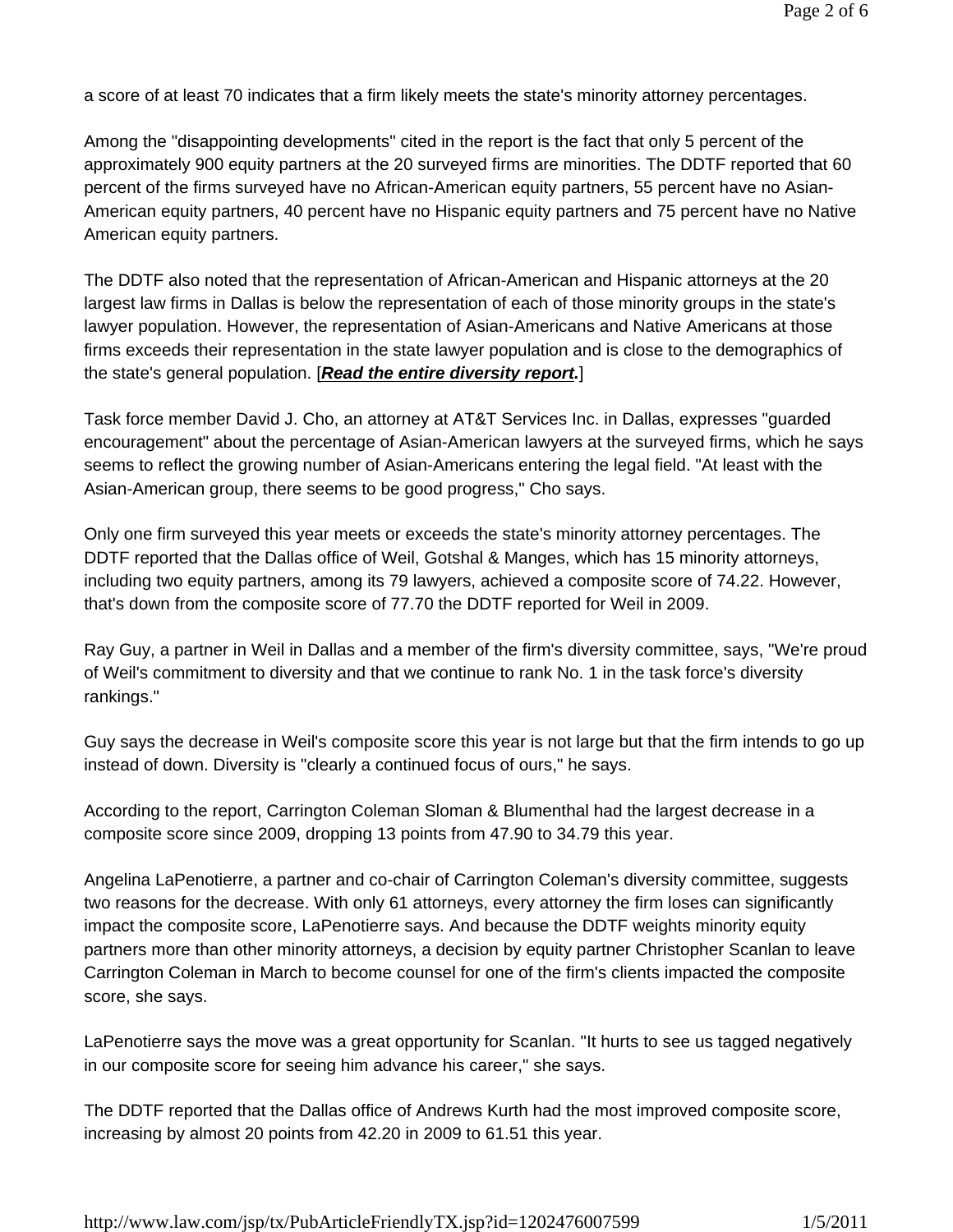Elizabeth Campbell, an Andrews Kurth partner in Houston and the firm's chief diversity officer, says the improved score tells her that "all the work we've been doing is taking hold."

Campbell says Andrews Kurth's strategic work on diversity and inclusion is firmwide. Noting that she joined the firm in February 2007, Campbell says that improving the firm's diversity is her entire job. "I visit law schools," she says. "I talk to students."

Campbell says Andrews Kurth is not only recruiting minorities but also developing a workplace environment that encourages them to stay, including a formal mentoring program that pairs each new lawyer with one or two experienced partners as well as informal mentoring efforts. "The bottom line, this is not a quick fix; it's a long-term process," she says.

The report showed Winstead's Dallas office improved its composite score by 10 points from 35.50 in 2009 to 44.79 this year. Jeff Hage, managing shareholder in Dallas, writes in an e-mail, "Our goal at Winstead is to hire qualified candidates of all backgrounds, and we're excited to see our numbers in the Dallas Diversity Task Force Survey improve this year. This is something we strive to accomplish each and every day, and this commitment applies not only to our attorneys but to our staff as well."

The Dallas office of Thompson, Coe, Cousins & Irons, which participated in the DDTF survey for the first time this year, had the lowest composite score at 22.55, according to the report. Jack M. Cleaveland Jr., Thompson, Coe's administrative partner, says, "Our diversity committee has been very active this year in raising awareness and improving our efforts to attract and retain minorities. I think you'll see great improvement next year."

Cleaveland notes that since the DDTF surveyed Thompson, Coe, the firm has hired two female African-American attorneys as associates.

This year's DDTF report also includes checklist scores that measure a firm's efforts to recruit, retain and promote minority attorneys based on answers to 41 different questions. Among other things, the task force asked each firm whether it has a written diversity strategy that is communicated to all attorneys and whether a minority attorney is on the firm's managing body or heads a practice group. The checklist scores range from 31 for Baker Botts to 16 for Carrington Coleman. A firm's checklist score is not used in calculating its composite score, according to the report.

Although Trevino says more needs to be done to improve diversity at the surveyed firms, he believes progress is being made. "I think the fact there's an incremental increase each year, that is a positive," he says.

*Mary Alice Robbins is on Twitter at www.twitter.com/maryarobbins.*

 $% >$ 

terms & conditions | privacy | advertising | about texaslawyer.com

http://www.law.com/jsp/tx/PubArticleFriendlyTX.jsp?id=1202476007599 1/5/2011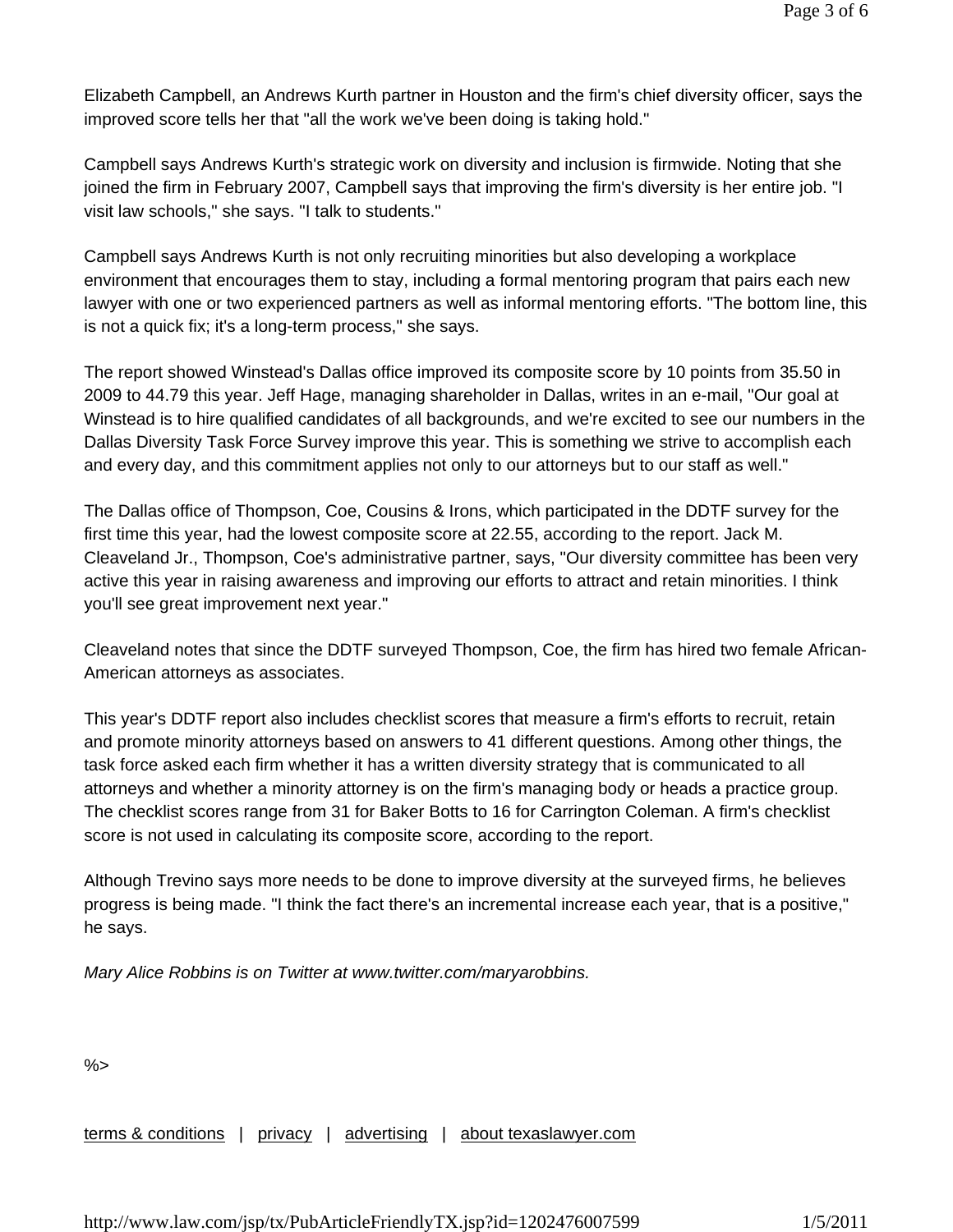# the LAW.COM network

• ADVERTISE

#### **law.com**

- Newswire
- Special Reports
- International News
- Small Firms
- Lists, Surveys & Rankings
- Legal Blogs

### **alm national**

- The American Lawyer
- The Am Law Litigation Daily
- Corporate Counsel
- Law Technology News
- Minority Law Journal
- The National Law Journal

## **alm regional**

- Connecticut Law Tribune
- Daily Business Review (FL)
- Delaware Law Weekly
- Daily Report (GA)
- The Legal Intelligencer (PA)
- New Jersey Law Journal
- New York Law Journal
- GC New York
- New York Lawyer
- The Recorder (CA)
- Texas Lawyer

#### **directories**

• ALM Experts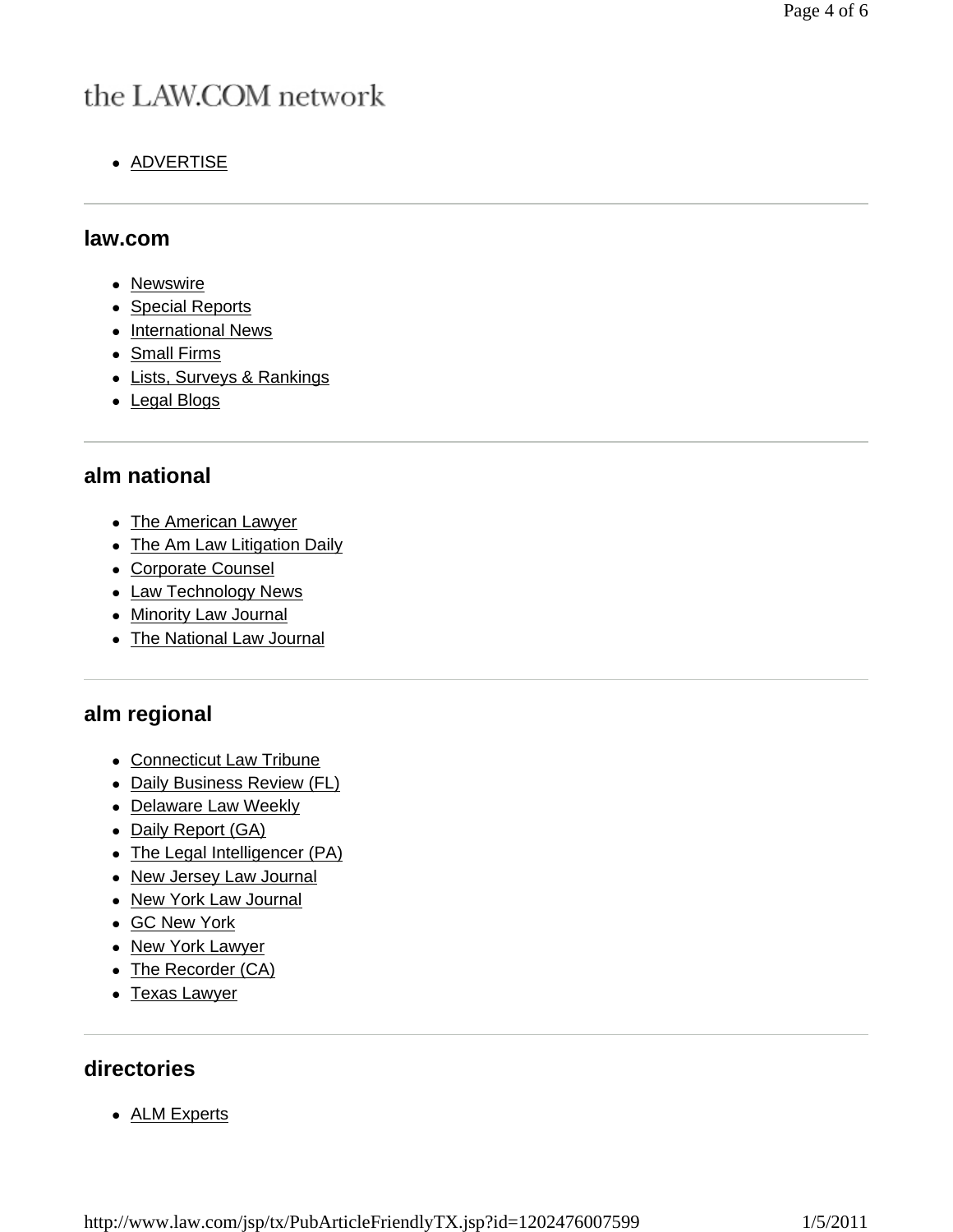- Law Technology News Resource Guide
- In-House Law Departments at the Top 500 Companies
- New York's Women Leaders in the Law
- Corporate Counsel: Best Lawyers<sup>®</sup> Annual Guides
- The American Lawyer: Best Lawyers<sup>®</sup> Annual Guides
- The National Law Journal Leadership Profiles

#### **books & newsletters**

- Best-Selling Books
- Publication E-Alerts
- Law Journal Newsletters
- LawCatalog
- Law Journal Press Online

#### **research**

- ALM Legal Intelligence
- Court Reporters
- $\bullet$  MA 3000
- Verdict Search
- ALM Experts
- Legal Dictionary
- Smart Litigator

#### **events & conferences**

- ALM Events
- $\bullet$  LegalTech
- Virtual LegalTech
- Virtual Events
- Webinars & Online Events
- Insight Information

#### **reprints**

• Reprints

#### **online cle**